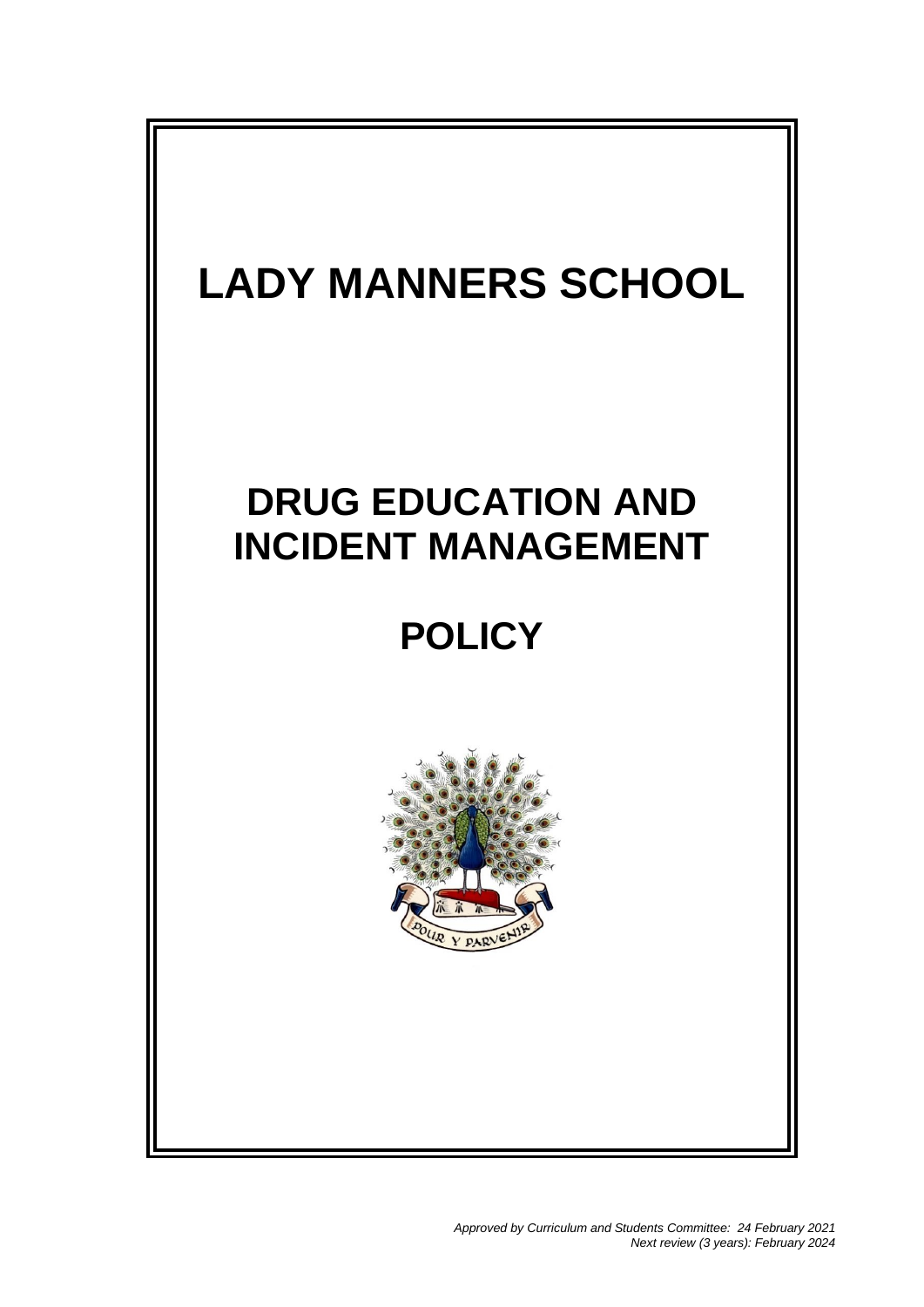# **AIMS STATEMENT**

At Lady Manners School we strive to attain the highest standards in our work, have respect for others and develop our individual talents.

# **INTRODUCTION**

Lady Manners School places the utmost importance on its responsibility for ensuring the health and safety of its students. The school recognises that students can be exposed to the effects and influences of drug misuse in the wider community and is committed to working in partnership with parents, health professionals, police and appropriate outside agencies in promoting a responsible and healthy lifestyle.

The aim of this policy is to:

- clarify the legal requirements and responsibilities of the school;
- reinforce and safeguard the health and safety of students and others who use the school;
- give clear guidance to staff, students, governors, parents/carers, external agencies and the wider community on the school's view of drugs, its strategy for drug prevention and how drug related incidents are managed;
- reinforce the school's pastoral role and proactive approach to drug education.

This policy has been reviewed in line with the DfE document 'DfE and ACPO drug advice for schools' (September 2012) and has direct links with other school policies including:

- Health and Safety Policy
- Behaviour for Learning Policy
- Exclusion of Students Policy
- PSHE and SRE Policy
- Smoke Free Policy
- Safeguarding and Child Protection Policy
- Freedom of Information Policy

# **A DEFINITION OF DRUGS**

The term 'drug' refers to:

**illegal substances (e.g. amphetamines, ecstasy, synthetic cannabinoids, cocaine), alcohol, tobacco, medicines, volatile substances (e.g. aerosols, solvents, petrol) and electronic cigarettes.**

# **ROLES AND RESPONSIBILITIES**

School staff provide role models for students. At all times the conduct, attitude and expressed opinions of staff must give a positive lead to students and reinforce a responsible attitude toward drugs and the use of drugs.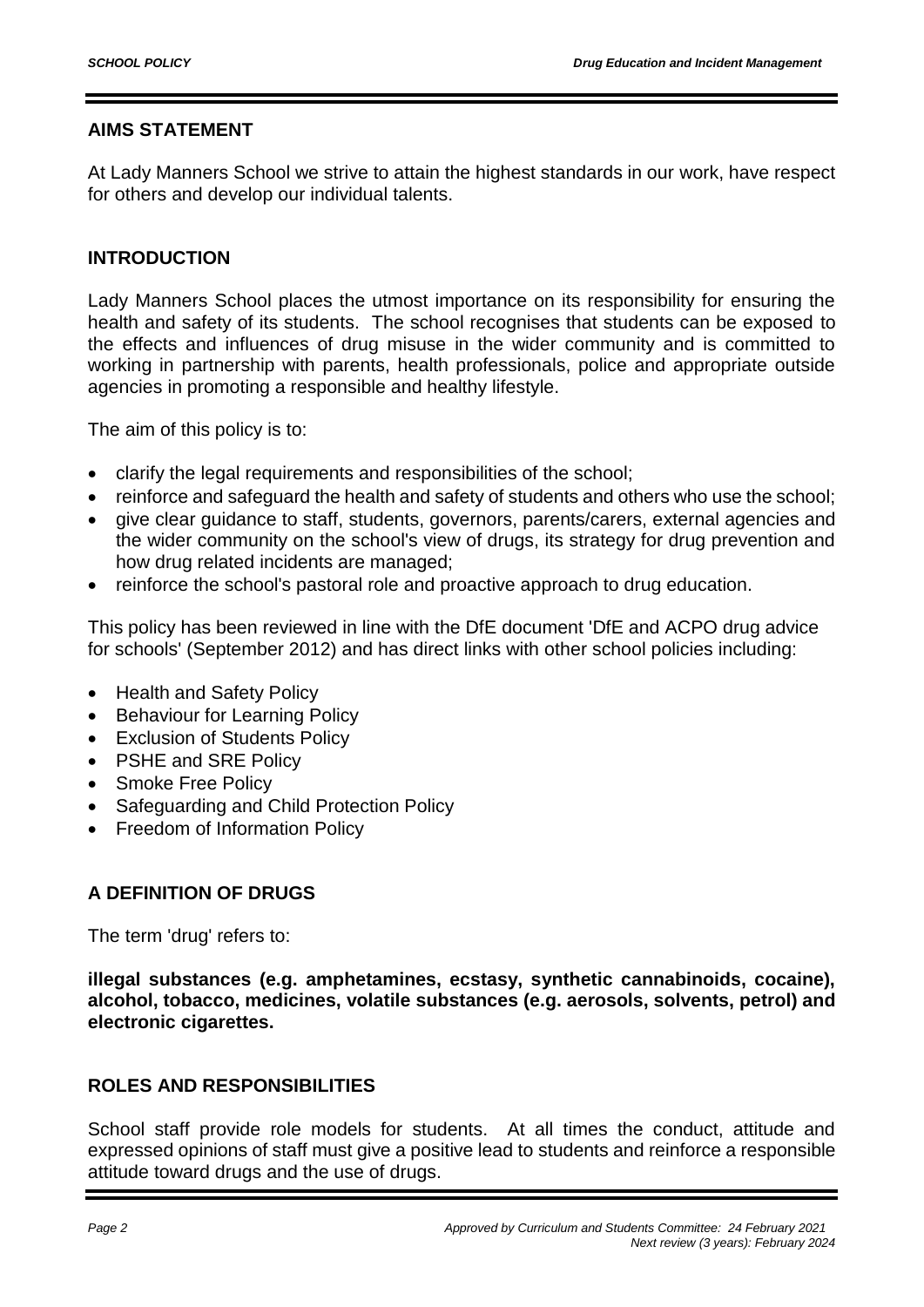School staff are vigilant at all times in relation to:

- evidence of drug misuse on the school site
- visitors on the school site
- unexplained presence of strangers in the local vicinity of the school.

The Personal Development Faculty Leader has overall responsibility for the co-ordination, evaluation and reviewing of the drug education programme.

The Headteacher has overall responsibility for ensuring adequate procedures are in place in school for drug education and managing drug related incidents.

# **DRUG EDUCATION**

The content of the drug education programme provided is appropriate to the age and maturity of students and is set within the SRE framework and the National Curriculum Science Order. The drug education programme links with other areas of sex and relationships education and emotional well-being. The aims of the drug education programme are outlined in **Appendix 1**.

# **STATEMENT ABOUT DRUGS IN SCHOOL**

The school prohibits the possession, use or supply of illegal drugs and other unauthorised substances within the school boundaries. The school boundaries are defined as the school premises, off site activities organised by the school and journeys organised by school transport. All drug related incidents will be treated with the utmost seriousness.

The first concern in managing drugs in school is the health and safety of the school community and meeting the pastoral needs of students. The school recognises that some students are more vulnerable to drug use and other social problems and ensures that vulnerable young people are identified and receive support through the curriculum, the pastoral system, the student support system or through referral to other services.

# **1. Prescription and Non-Prescription drugs**

- 1.1 All medicines (prescription and non-prescription) that are to be administered in school must be accompanied by written instructions from the parent and/or GP and supported by a parental consent form available from the school. Parents should ensure that the medicine is provided in the original container clearly labelled with the student's name and directions for administration.
- 1.2 The medicine should be handed to the Student Support Assistant (Medical) who will keep it securely and be responsible for administering doses unless, in the permission, the Headteacher gives consent for the drug to be administered in a different way.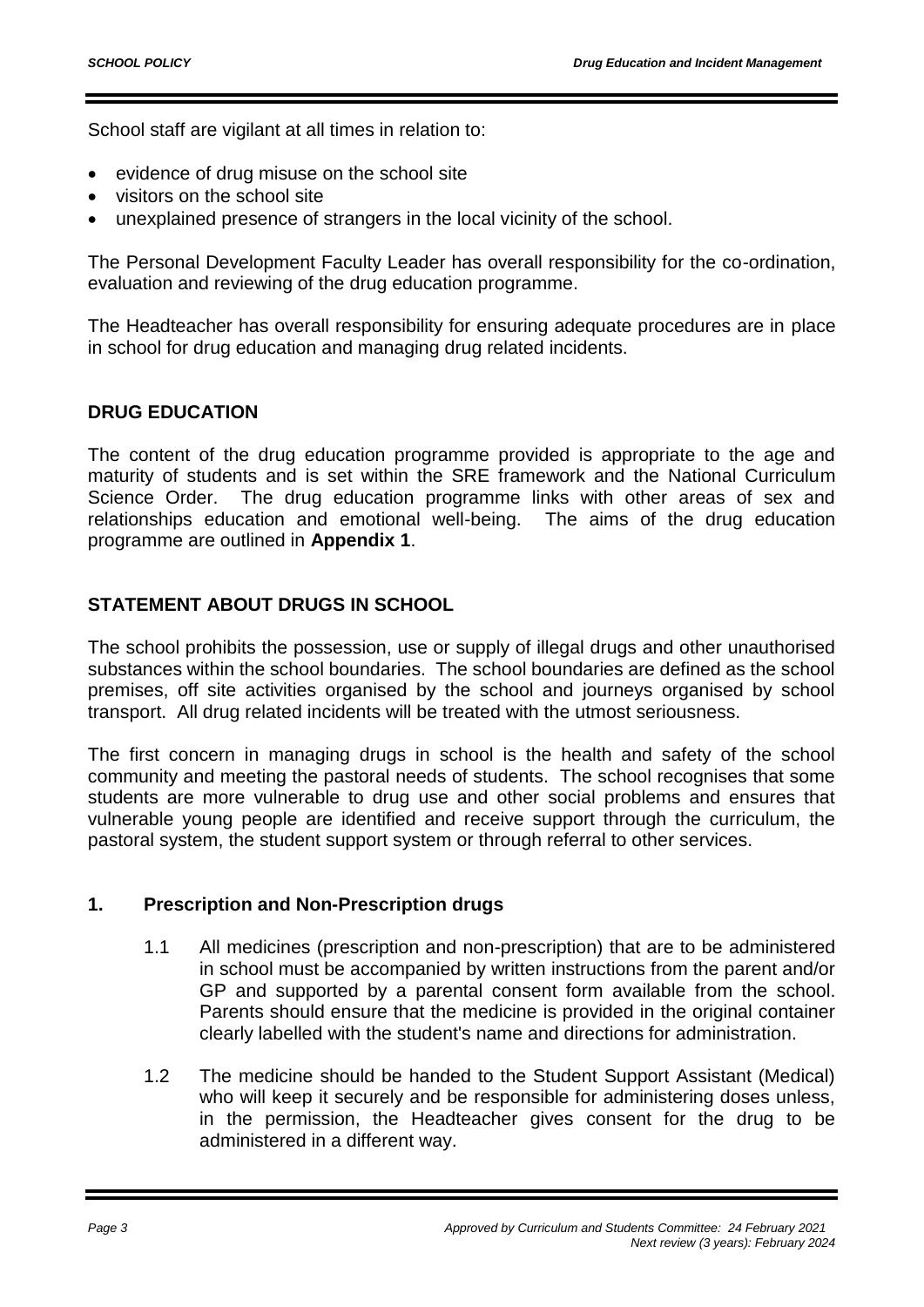# **RESPONDING TO DRUG RELATED INCIDENTS**

The school's first priority is to the health and safety of the school population as a whole and the prevention of drug abuse within the population. When responding to situations involving drugs the following principles apply:

- all drug related incidents should be dealt with effectively and consistently
- all situations will be carefully considered before deciding on the response
- the needs of the individual involved will be balanced against the needs of other students
- the pastoral system will be the first response where possible
- parents will be involved at an early stage
- support agencies will be involved if appropriate
- the police will be informed according to current local agreements (see **Appendix 2**)
- support for students will be maintained and counselling arranged if appropriate
- responses may include both disciplinary sanctions and counselling
- depending on the seriousness of the involvement in a drug related incident students may be excluded for a fixed term from school in the first instance whilst an investigation takes place
- a temporary exclusion may become permanent if it is in the best interest of the individual and the rest of the school population.

# **MANAGING DRUG RELATED INCIDENTS**

Incidents involving drugs may take the form of emergencies, intoxication, discovery/observation, disclosure, suspicion/rumour. Safety of those involved is the first priority and medical assistance will be summoned, when necessary, before addressing issues. If in doubt, the school will seek medical assistance immediately.

In all incidents the Headteacher will be informed who will then decide on what further action is to be taken and the key people that need to be informed and involved. For incidents which occur on school visits, either day trips or residential excursions, the Headteacher should be informed immediately and a course of action agreed.

Pastoral staff will conduct a careful investigation to establish the nature and seriousness of the incident. A written record will be made of all discussions and decisions made and shared with the Headteacher who, in consultation with key staff, will decide on what further action is to be taken.

# **Searches**

Searching can be a useful tool in risk management of an individual pupil where there is suspicion of or an actual incident of drug use or supply. The school will adhere to the latest DfE guidelines: Search, Screening and confiscation, 2018 <https://www.gov.uk/government/publications/searching-screening-and-confiscation>

A personal search refers to the student's outer clothing, pockets and bag. Students believed to be in possession of alcohol or illegal drugs referred to in legislation as 'prohibited items' can be requested to turn out their pockets and bag. If they refuse the Headteacher, or a member of staff authorised by the Headteacher, may wish to consider proceeding under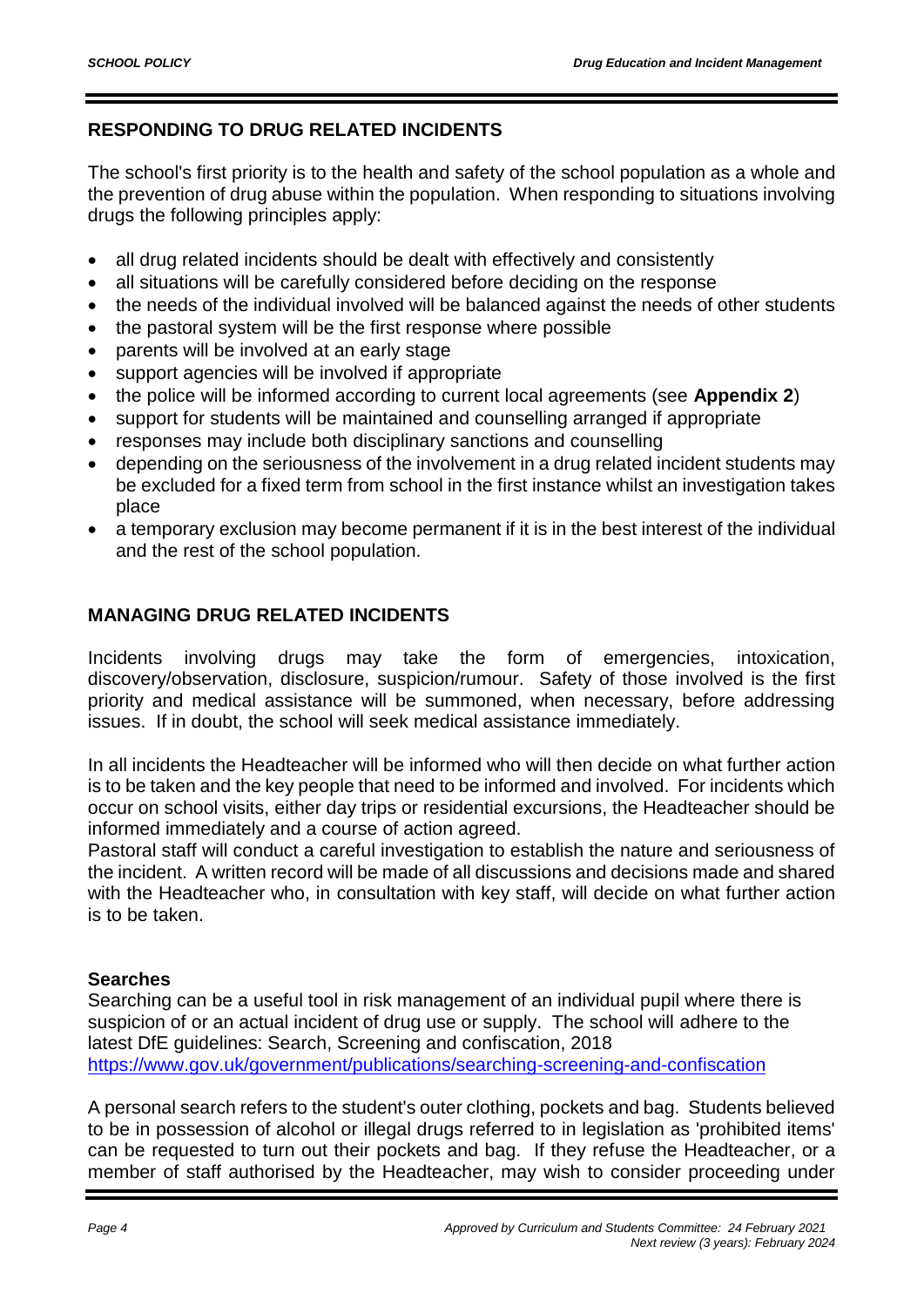formal lines by contacting the police. Any decision to conduct a personal search without the student's consent would only be made in very rare circumstances. This would only be done either by the Headteacher or by another member of the Senior Team. There must be a witness to any such search and this should normally be a senior member of staff or a member of the pastoral team.

Serious consideration should be given to the following before undertaking a search without consent of the student:

- What constitutes 'reasonable grounds' for suspecting a student is in possession of a prohibited item
- The impact of the search on the student
- The student not being in possession of a prohibited item
- Recording requirements if the search is part of an evidence trail

School property, such as the student's locker, may be searched without consent. However, when possible consent will be sought from the student to avoid potential infringement on the individual's privacy without just cause.

# **MANAGEMENT OF DRUGS AT SCHOOL**

# **Dealing with suspected illegal and unauthorised drugs**

School staff will take temporary possession of any substance believed to be illegal and dispose of it within the local agreed protocols with Derbyshire Constabulary. Staff will confiscate the following unauthorised substances:

#### **Alcohol, tobacco and e-cigs**

Parents/carers will be informed and given the opportunity to collect the alcohol, tobacco and/or e-cig.

#### **Volatile substances**

Given the danger posed by volatile substances, the substances will be disposed of immediately.

# **Medicines**

Parents/carers will be asked to collect and dispose of unused or date-expired medicines.

# **Dealing with drugs and drug paraphernalia**

If suspected illegal or unauthorised drugs are found on the school site they will be passed to the police for safe disposal. In the meantime they will be stored safely in school. The law permits school staff to take temporary possession of substances suspected to be illegal for the purposes of preventing an offence to be committed or continued, providing that reasonable steps are taken to destroy it or deliver it to the person lawfully entitled to take custody of it. All confiscations must be clearly labelled.

In taking temporary possession of a suspected controlled drug or a substance they believe to be harmful the staff member is advised to: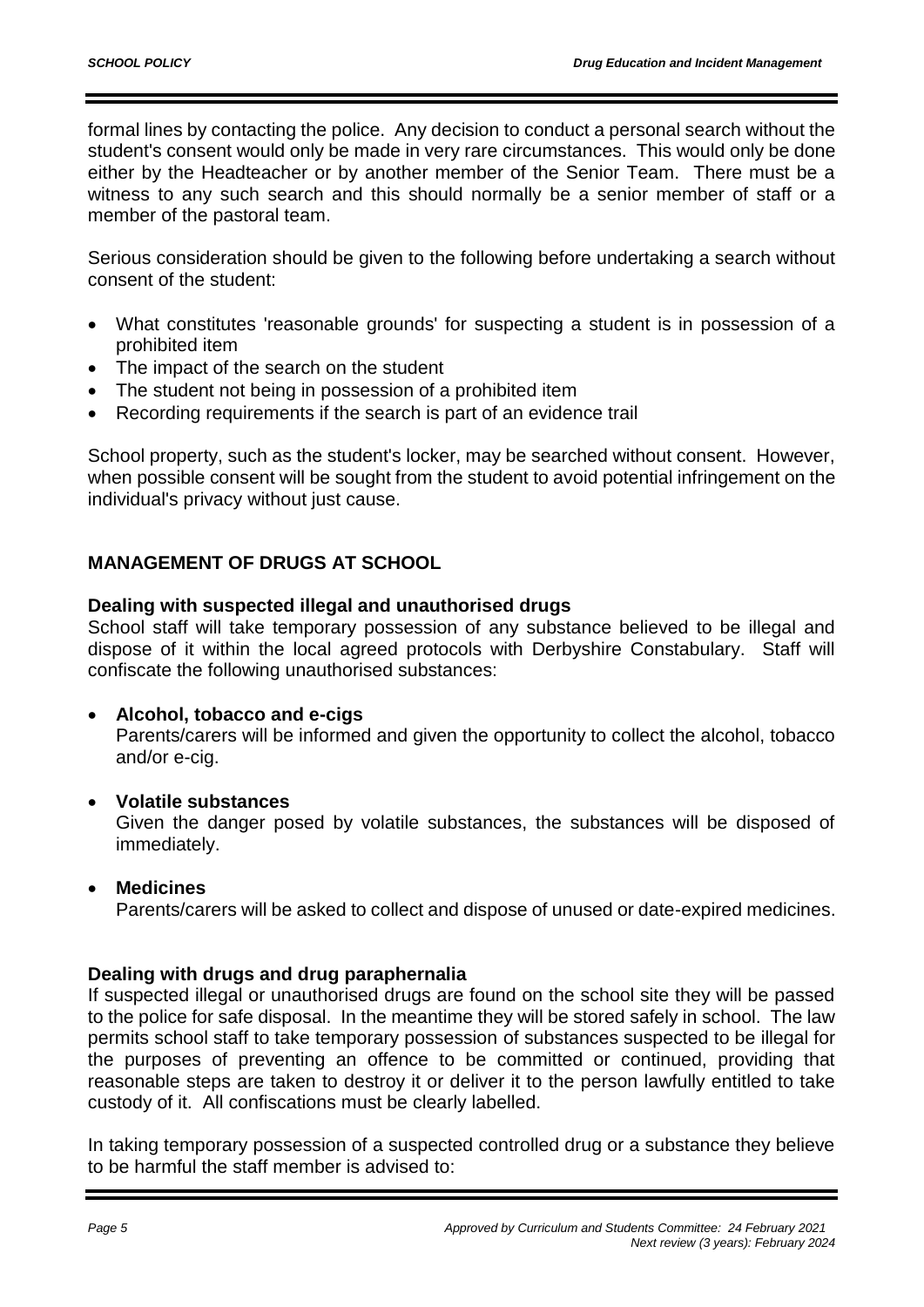- Adhere to Health and Safety guidelines in all cases
- Ensure a witness (a member of staff) is present throughout
- Seal the substance in a plastic bag with the date and time of the seizure with the names of those present
- Store in a secure storage such as safe or lockable container with access limited to senior members of staff
- Contact the police for collection. Whilst disposal or destruction by the school staff is legal it should always be policy to hand the items to the police to ensure correct identification
- Involve the parents/carers unless this would put the student at risk or there are concerns that to do so would not be in the best interest of the young person.

The school should clearly record all decisions, counter signed by the Headteacher and dated. The police incident reference number should also be recorded where appropriate.

The police are committed to making every effort to collect the drugs within 24 hours. However this may not always be possible, so schools should store any substances in a locked cupboard within a secure room.

# **Arresting a pupil on school premises**

There is local agreement in Derbyshire that the police will only consider arresting a student in school for serious offences and wherever possible will work in liaison with school staff. Whilst the police have the powers to arrest young people committing offences on the school premises this will be a last resort. It is recognised by all partners that the school must whenever possible, remain a safe place for pupils to learn and achieve. The potential impact on the whole school of an onsite arrest can affect hundreds of pupils, raise the anxieties of parents/carers and members of the wider community the school serves, therefore whenever possible arrests of pupils on school premises will be avoided.

# **Police Involvement**

# **Legal drugs**

The police will not normally be involved in incidents involving legal drugs but the school may inform the local Trading Standards Department regarding the inappropriate sale or supply of tobacco, alcohol, e-cigarettes, NPS or volatile substances.

# **Illegal drugs**

A local agreement has been developed with Derbyshire Constabulary to define when the police will be involved, when schools will manage incidents internally and what information will be shared. This can be found in **Appendix 2**.

# **Using drug sniffer dogs in school**

The National Police Chief Council (NPCC) recommends that drug dogs and drug testing should not be used for searches where there is no evidence for the presence of drugs on school premises. The school will carefully consider the use of sniffer dogs for either educational demonstration purposes or as a detection activity and in doing so will carefully consider whether such action: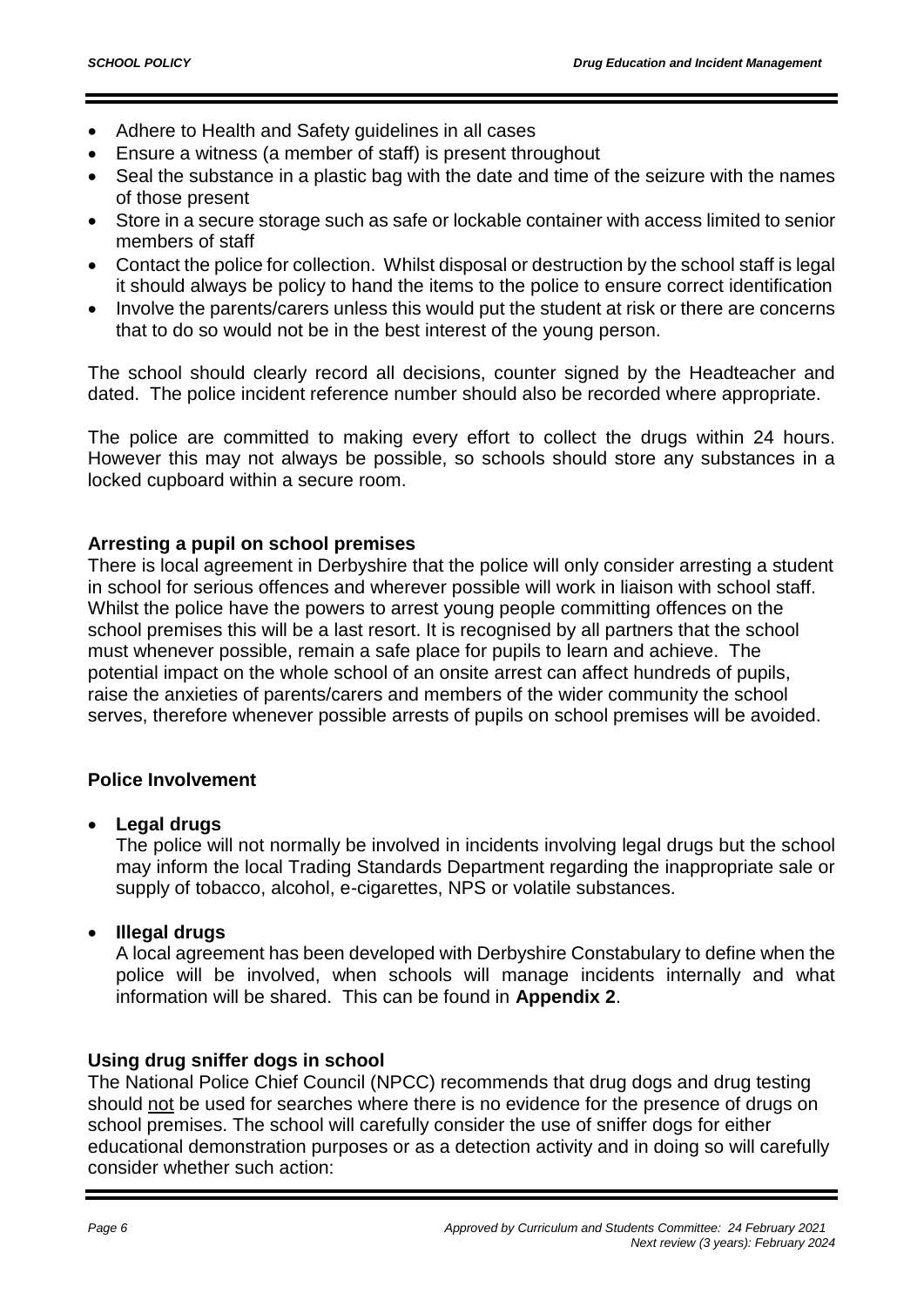- is consistent with pastoral responsibilities of the school to create a supportive environment;
- is culturally sensitive, for example, dogs are considered unclean in Muslim and Buddhist cultures;
- will lead to labelling and be damaging to pupils most in need;
- will result in appropriate support for pupils most in need;
- is feasible and an effective use of school resources and those of the police, where involved.

The school will have agreed in advance with the police what will happen should the sniffer dog indicate a trace on a pupil, member of staff or visitor to the school.

# **CONFIDENTIALITY**

Students need to be able to talk to a member of staff about a drug related problem without the fear of being judged. However, staff will not be able to promise confidentiality in order that specialist help may be sought if needed. Students need to be informed of this. Information about a student in relation to drugs will follow the same procedure as for other sensitive information. Pastoral staff and the Headteacher will be informed and appropriate action then taken.

# **MANAGING INCIDENTS OF PARENTS/CARERS UNDER THE INFLUENCE OF DRUGS ON THE SCHOOL PREMISES.**

Where the behaviour of a parent/carer under the influence of drugs places a child at risk or the parent/carer becomes abusive or violent, staff will consider whether to invoke safeguarding procedures and/or the involvement of the police.

Where students are affected by their parents'/carers' or siblings' drug or alcohol misuse, the school will ensure the student receives support to meet their identified needs.

# **TRAINING AND SUPPORT OF STAFF**

All staff are made aware of their responsibilities in upholding this policy. All staff involved in the delivery of the drug education programme are provided with support through training and resources to ensure an understanding of the issues and effective teaching strategies. The school takes advantage of the support, advice, information and training provided by the Local Health Authority, Police and other local organisations.

# **PARENTAL INVOLVEMENT**

In an incident involving illegal or unauthorised drugs, the school will involve the student's parents/carers and explain how the school intends to respond to the incident and to the student's needs. Where the school suspects that to do this might put the students at risk, or if there is another concern for the student's safety at home, then the school will exercise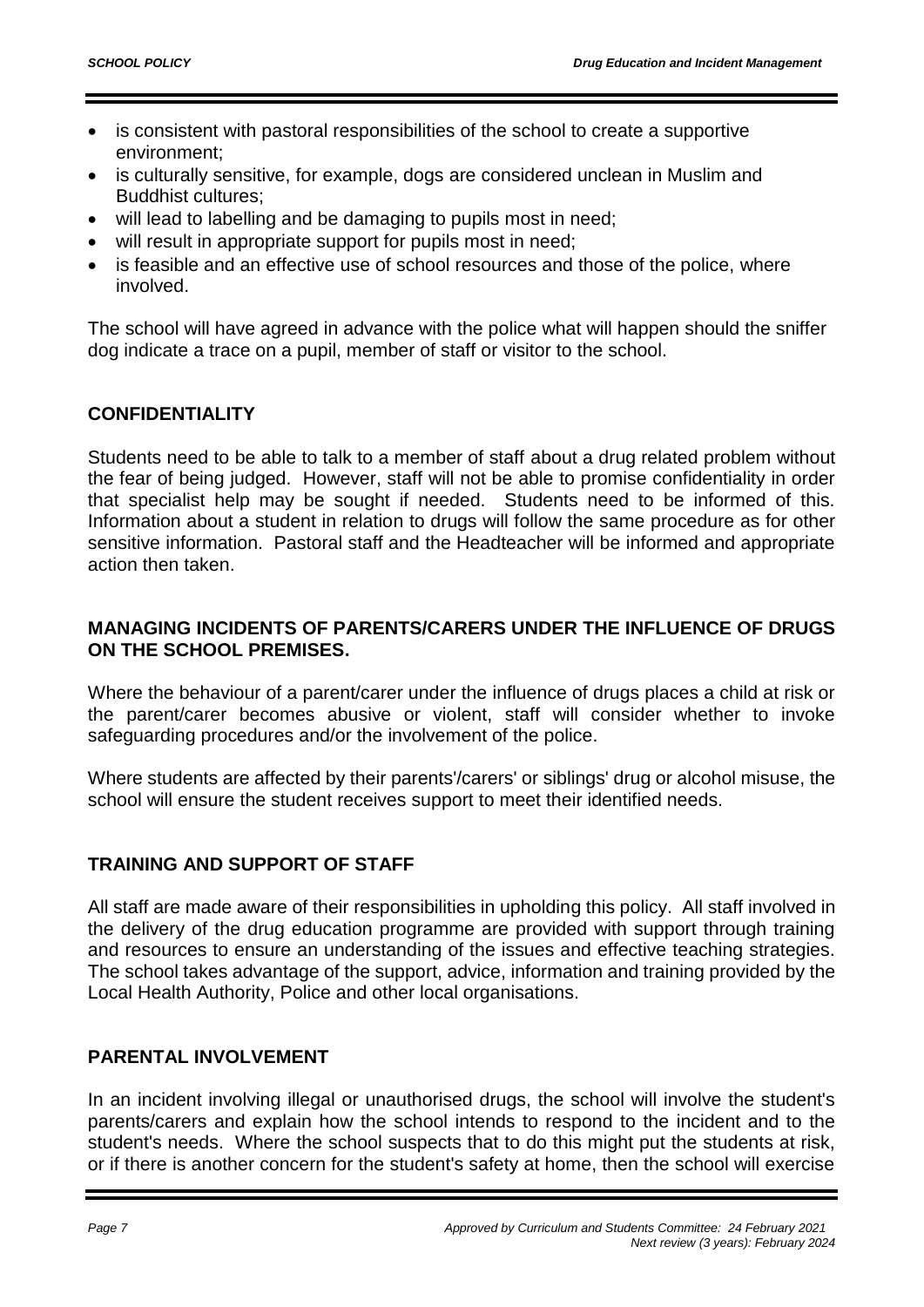caution when considering involving parents/carers. In any situation where a student may need protection from the possibility of abuse, the school's designated officer for safeguarding will be consulted and local safeguarding procedures will be followed. Parents will be informed of the drugs education programme and the availability of this Policy.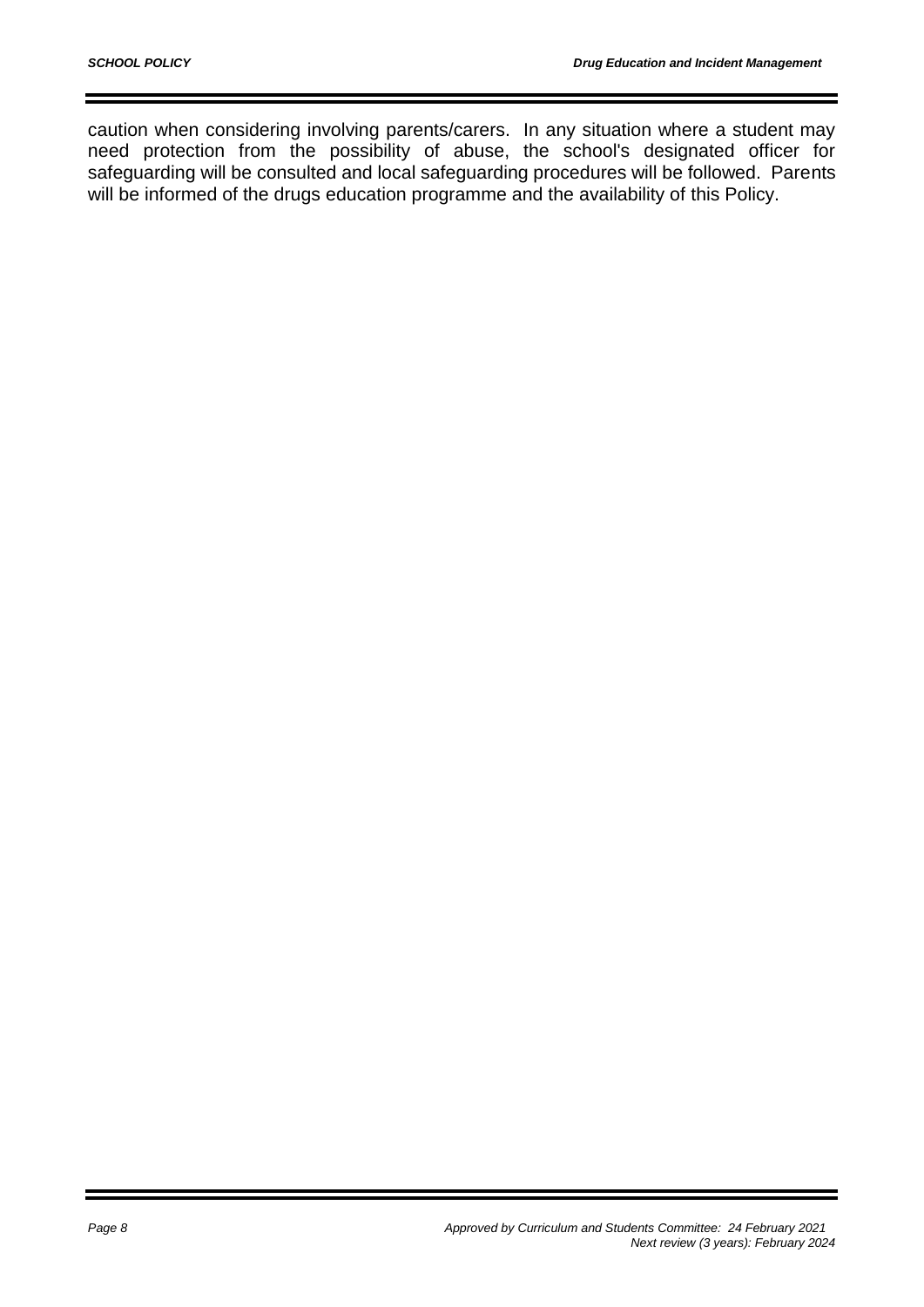# **APPENDIX 1**

# **DRUG EDUCATION PROGRAMME**

The aim of the school's drug education programme is to:

Increase students' knowledge and understanding and clarify misconceptions about:

the short and long term risks and effects of drugs the rules and laws related to drugs the impact of drugs and drug use on the individual, families and communities the prevalence and acceptability of drug use amongst peers the complex moral, social, emotional and political issues surrounding drugs.

 Develop students' personal and social skills to make informed decisions and keep themselves safe and healthy, including:

assessing, avoiding and managing risks communicating effectively resisting pressures finding information, help and advice devising problem solving and coping strategies developing self awareness and self esteem.

 Enable students to explore their own and other people's attitudes towards drugs, drug use and drug users, including challenging stereotypes and exploring the media and social influences.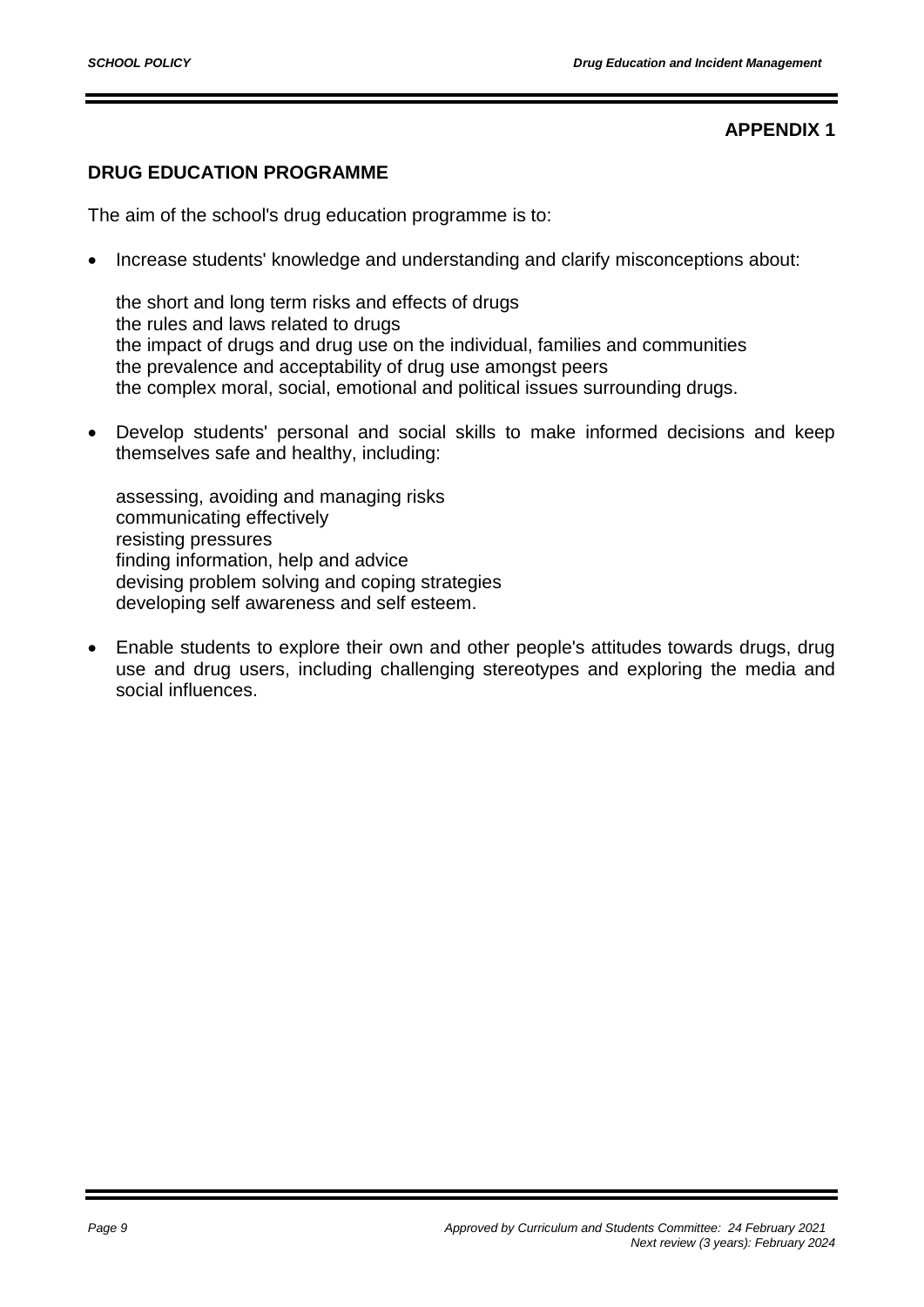# **APPENDIX 2**

# **Police and Schools**

Taken from 'When to Call the Police – Guidance for schools and colleges'



[https://www.npcc.police.uk/documents/Children%20and%20Young%20people/When%20to%20call](https://www.npcc.police.uk/documents/Children%20and%20Young%20people/When%20to%20call%20the%20police%20guidance%20for%20schools%20and%20colleges.pdf) [%20the%20police%20guidance%20for%20schools%20and%20colleges.pdf](https://www.npcc.police.uk/documents/Children%20and%20Young%20people/When%20to%20call%20the%20police%20guidance%20for%20schools%20and%20colleges.pdf)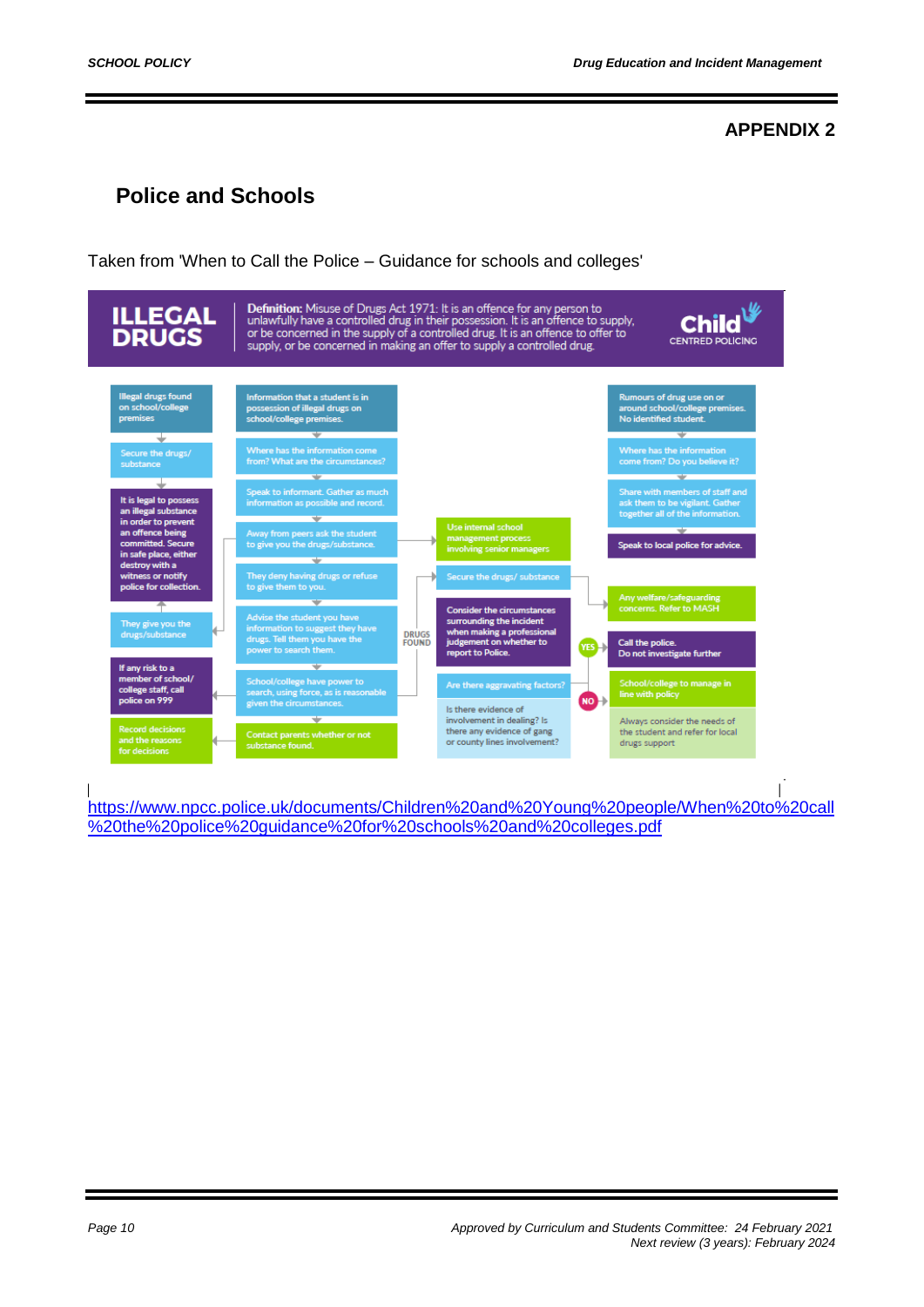**Appendix 3**

# **USEFUL ORGANISATIONS**

**Addaction** is one of the UK's largest specialist drug and alcohol treatment charities. As well as adult services, they provide services specifically tailored to the needs of young people and their parents. The Skills for Life project supports young people with drug misusing parents.

Website: [www.addaction.org.uk](http://www.addaction.org.uk/)

**ADFAM** offers information to families of drug and alcohol users, and the website has a database of local family support services. Tel: 020 7553 7640 Email: [admin@adfam.org.uk](file://///server1c/users/JaneOrley/mywork/Admin/School%20Policies%20and%20Procedures/Draft/admin@adfam.org.uk%20) Website: [www.adfam.org.uk](http://www.adfam.org.uk/)

**Alcohol Concern** works to reduce the incidence and costs of alcohol-related harm and to increase the range and quality of services available to people with alcohol-related problems Tel: 020 7264 0510. Email: [contact@alcoholconcern.org.uk](file://///server1c/users/JaneOrley/mywork/Admin/School%20Policies%20and%20Procedures/Draft/contact@alcoholconcern.org.uk%20) Website: [www.alcoholconcern.org.uk](http://www.alcoholconcern.org.uk/)

**ASH (Action on Smoking and Health)** A campaigning public health charity aiming to reduce the health problems caused by tobacco. Tel: 020 7739 5902 Email: [enquiries@ash.org.uk](mailto:enquiries@ash.org.uk) Website: [www.ash.org.uk](http://www.ash.org.uk/)

**Children's Legal Centre** operates a free and confidential legal advice and information service covering all aspects of law and policy affecting children and young people. Tel: 01206 877910 Email: *clc@essex.ac.uk* Website: [www.childrenslegalcentre.com](http://www.childrenslegalcentre.com/)

**Children's Rights Alliance for England** - A charity working to improve the lives and status of all children in England through the fullest implementation of the UN Convention on the Rights of the Child. Email: [info@crae.org.uk](mailto:info@crae.org.uk) Website: [www.crae.org.uk](http://www.crae.org.uk/)

**Drinkaware** - An independent charity that promotes responsible drinking through innovative ways to challenge the national drinking culture, helping reduce alcohol misuse and minimise alcohol related harm. Tel: 020 7307 7450 Website: [www.drinkaware.co.uk/](http://www.drinkaware.co.uk/)

**Drinkline** - A free and confidential helpline for anyone who is concerned about their own or someone else's drinking. Tel: 0800 917 8282 (lines are open 24 hours a day)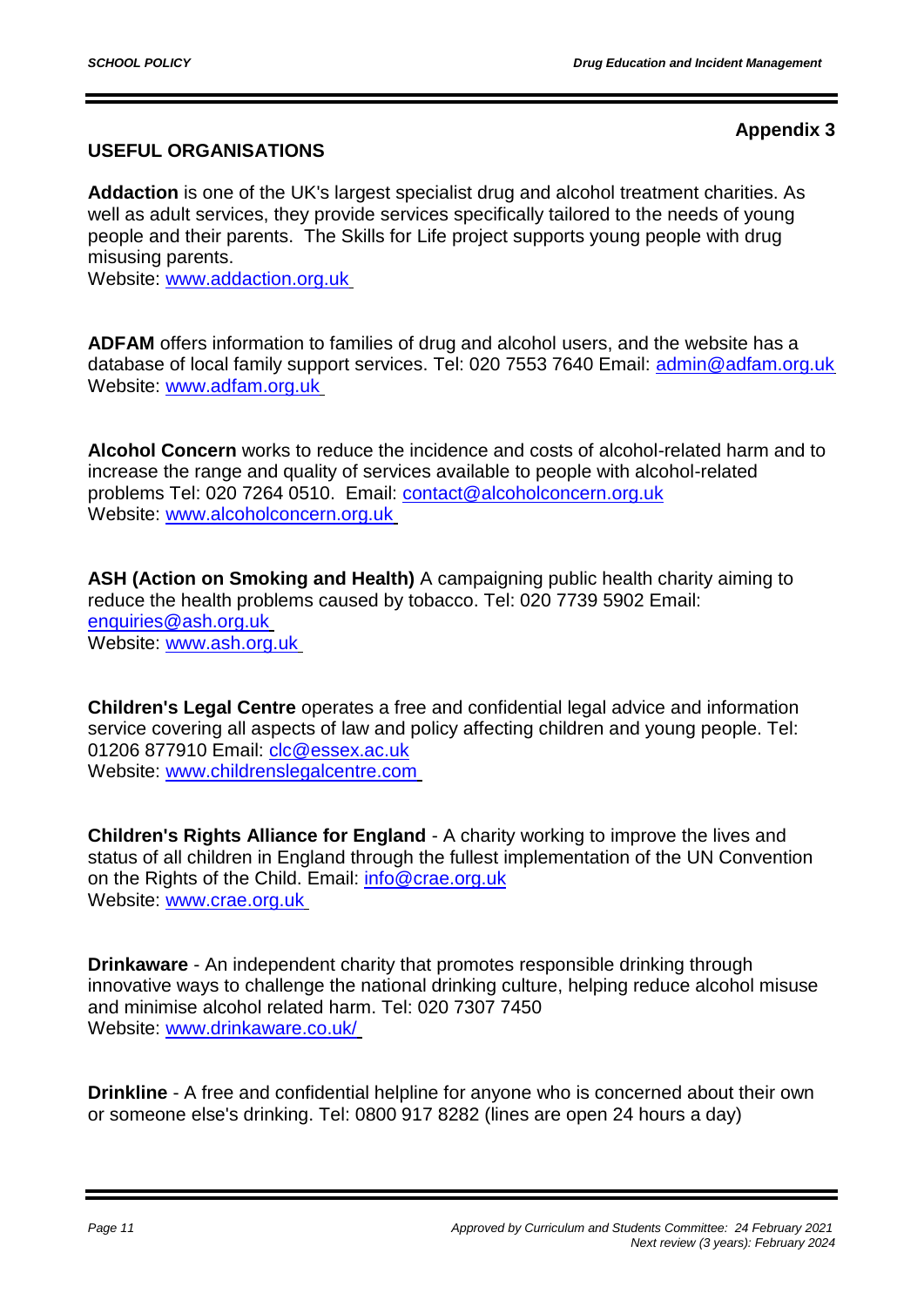**Drug Education Forum** - this website contains a number of useful papers and briefing sheets for use by practitioners: Website: [www.drugeducationforum.com](http://www.drugeducationforum.com/)

**DrugScope** is a centre of expertise on illegal drugs, aiming to inform policy development and reduce drug-related risk. The website includes detailed drug information and access to the Information and Library Service. DrugScope also hosts the Drug Education Practitioners Forum. Tel: 020 7520 7550 Email: [info@drugscope.org.uk](mailto:info@drugscope.org.uk) Website: [www.drugscope.org.uk](http://www.drugscope.org.uk/)

**FRANK** is the national drugs awareness campaign aiming to raise awareness amongst young people of the risks of illegal drugs, and to provide information and advice. It also provides support to parents/carers, helping to give them the skills and confidence to communicate with their children about drugs. 24 Hour Helpline: 0800 776600 Email: [frank@talktofrank.com](mailto:frank@talktofrank.com)

Website: [www.talktofrank.com](http://www.talktofrank.com/)

**Mentor UK** is a non-government organisation with a focus on protecting the health and wellbeing of children and young people to reduce the damage that drugs can do to their lives. Tel: 020 7739 8494. Email [admin@mentoruk.org](mailto:admin@mentoruk.org) Website: [www.mentoruk.org.uk](http://www.mentoruk.org.uk/)

**National Children's Bureau** promotes the interests and well-being of all children and young people across every aspect of their lives. Tel: 020 7843 6000 Website: [www.ncb.org.uk](http://www.ncb.org.uk/)

**Family Lives** - A charity offering support and information to anyone parenting a child or teenager. It runs a free-phone helpline and courses for parents, and develops innovative projects. Tel: 0800 800 2222 Website:<http://familylives.org.uk/>

**Re-Solv (Society for the Prevention of Solvent and Volatile Substance Abuse)** A national charity providing information for teachers, other professionals, parents and young people. Tel: 01785 817885 Information line: 01785 810762 Email: [information@re-solv.org](mailto:information@re-solv.org) Website: [www.re-solv.org](http://www.re-solv.org/)

**Smokefree** - NHS Smoking Helpline: 0800 169 0 169 Website: [http://smokefree.nhs.uk](http://smokefree.nhs.uk/)

**Stars National Initiative** offers support for anyone working with children, young people and families affected by parental drug and alcohol misuse. Website:<http://www.starsnationalinitiative.org.uk/>